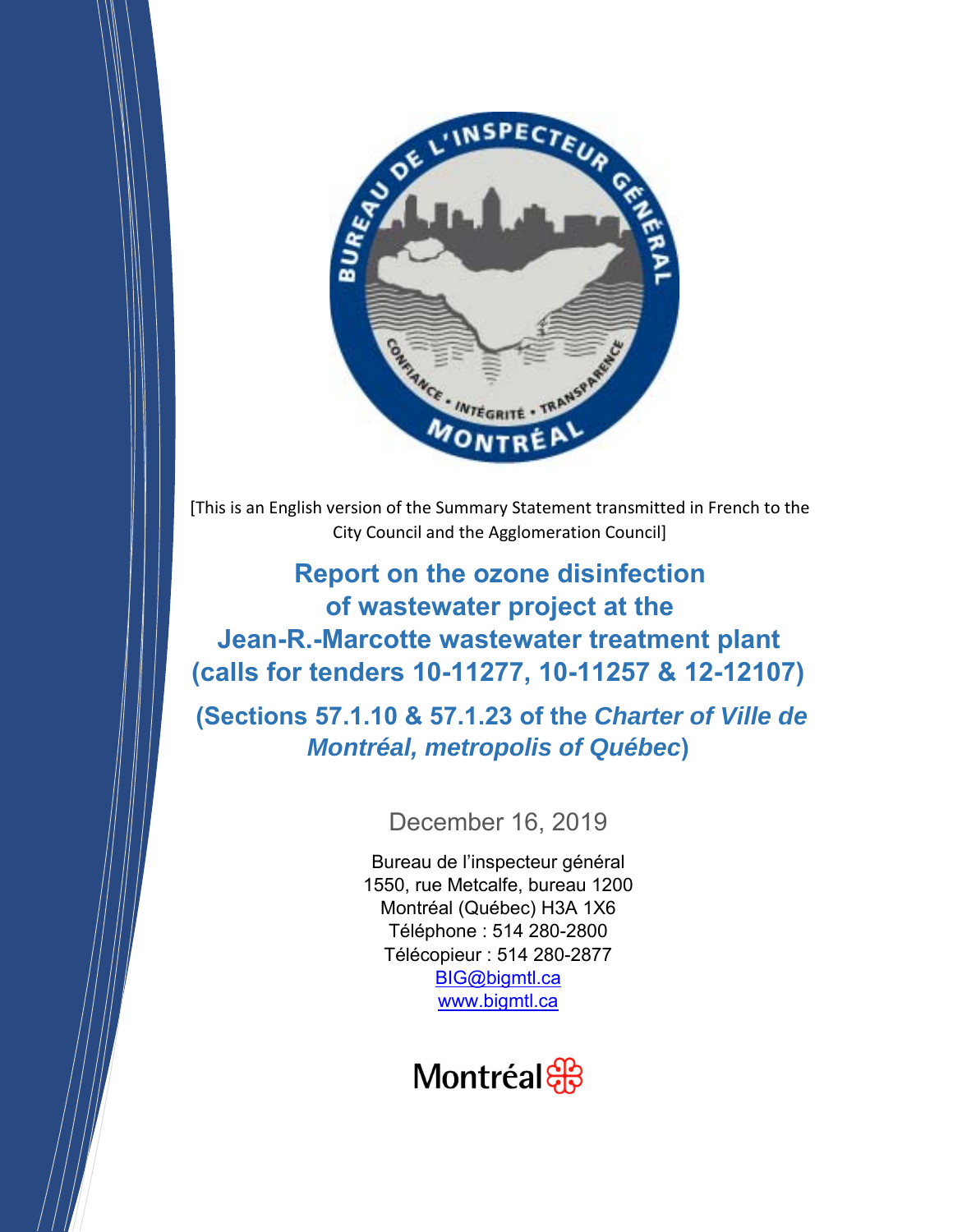

### **SUMMARY STATEMENT**

*The Office of Inspector General conducted an investigation concerning three (3) main calls*  for tenders regarding the same Ville de Montréal project, namely the ozone disinfection of *wastewater at the Jean-R.-Marcotte wastewater treatment plant in Montreal. The three (3) calls for tenders are as follows:* 

- *Call for tenders 10-11277 "Professional services regarding technical expertise in ozonation relating to the ozone disinfection project at the Jean-R.-Marcotte wastewater treatment plant", i.e. the call for tenders aiming to retain an expert to advise the Station for the implementation of the wastewater disinfection project (hereinafter "call for tenders for an expert 10-11277"),*
- *Call for tenders 10-11257 "Qualification of suppliers of ozone systems", i.e. the call for tenders serving as the first qualifying phase for the selection of the eventual supplier of ozone systems (hereinafter "call for tenders for qualification of suppliers 10-11257"), and*
- *Call for tenders 12-12107 "Supply of the ozone unit for the Jean-R.-Marcotte wastewater treatment plant", i.e. the call for tenders serving as the second and*  last phase for the selection of the supplier of ozone systems (hereinafter "call *for tenders for the supply of an ozone unit 12-12107").*

*This project aims to disinfect the wastewater that is treated before being discharged into the St. Lawrence River via the Jean R.-Marcotte wastewater treatment plant in eastern Montreal (hereinafter "Station")1. After years of research and analysis, three (3) pilot-trials were carried out at the Station between 2005 and 2007 to determine which of the two technological processes, UV or ozone, is the best for disinfecting the City's wastewater. At the end of these pilot-trials, treatment by ozone was the chosen method of disinfection.* 

*During these three (3) years, the pilot-trials using ozone were carried out by a single company, Degrémont, which had been selected by the City for this purpose. A multinational company involved in multiple fields, Degrémont is notably a supplier of ozone systems and would ultimately be the winner of the contract resulting from the call for tenders for the supply of an ozone unit 12-12107.* 

*While the last pilot-trial in 2007 was used to validate whether the ozone injection system*  was a viable solution for the Station, it was designed by Pierre-André Liechti, then a *Degrémont employee and internationally recognized ozone expert. According to him, the information obtained thanks to this pilot-trial enabled him, as well as Degrémont, to develop the patent for the "New U-Tube" to disinfect wastewater. It should be noted that Pierre-André Liechti is one of the three inventors of this patent.* 

#### *The First Call for Tenders: Call for Tenders for an Expert 10-11277*

*The selection of ozone disinfection led the City to publish call for tenders for an expert 10-11277 in June 2010, seeking the professional services of an ozone expert. This expert would notably assist Station employees during the evaluation of bidders for call for* 

<sup>1</sup> It is possible for wastewater to have been treated yet remain not disinfected. The treatment of wastewater allows the elimination of solid matter and several toxic products before their discharge into the river, but it does not ensure disinfection from a microbiological point of view.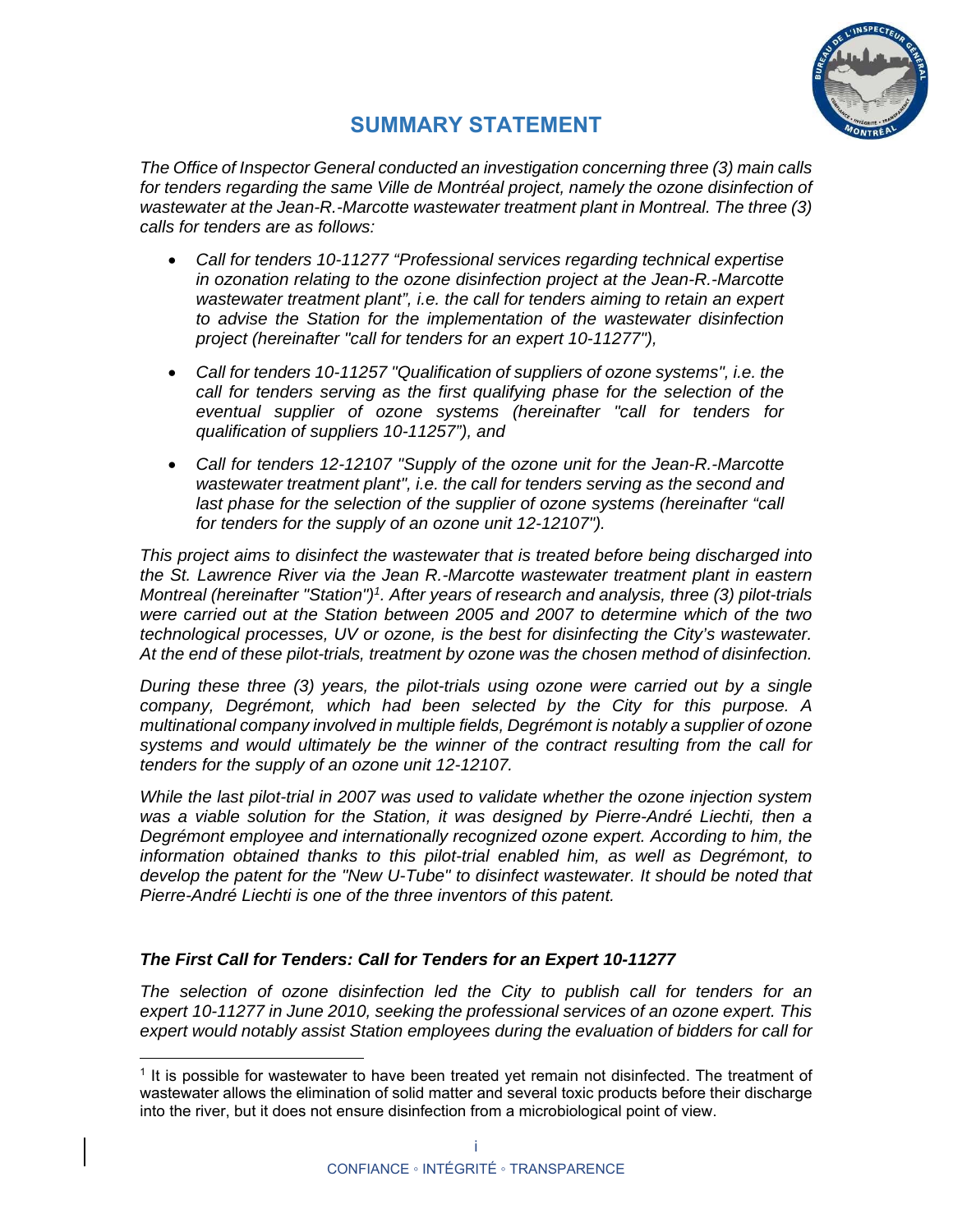

*tenders for qualification of suppliers 10-11257, also launched in June 2010, as well as those received for call for tenders for the supply of an ozone unit 12-12107, published in 2013.* 

*Pierre-André Liechti submitted a bid in which he expressed the opinion, without being required to, that the "New U-Tube" is the best way to disinfect water at the Station if the existing infrastructure was to be used. However, he did not mention that this solution is patented and that he is one of its inventors. Being the only bidder, he was awarded the contract resulting from call for tenders for an expert 10-11277 in October 2010.* 

*As aforementioned, Pierre-André Liechti is an internationally renowned engineer and expert in the field of ozone and wastewater treatment, having worked at Degrémont for many years before his retirement in March 2008. Immediately after his retirement, he began a career as a consultant, also with Degrémont, in order to transfer all of his knowledge. The investigation reveals that he provided professional services to his former employer until the end of 2009, then again in June 2010, less than two (2) weeks before the publication of call for tenders for an expert 10-11277.* 

*The investigation also reveals that, while this call for tenders was being drafted, several Station employees, including the Station director, the Station project manager and the engineer assigned to the project, communicated with Pierre-André Liechti. These exchanges aimed, among other things, to solicit the latter so that he would become the City's expert for the upcoming project.* 

*During these discussions, a copy of the tender documents for call for tenders for an expert 10-11277 were sent by Station employees to Pierre-André Liechti. The facts reveal that Pierre-André Liechti then examined the tender documents and proposed criteria to Station employees that were ultimately retained in the final version of the call for tenders. Pierre-André Liechti himself would eventually confirm that he tried to draft the tender documents to his advantage and in favor of his candidacy by proposing criteria he knew he would meet.* 

*Furthermore, not only was the call for tenders for an expert 10-11277 directed towards Pierre-André Liechti, but the investigation also reveals that Pierre-André Liechti gave false information when he submitted his tender.* 

*Section 57.1.10 of the Charter of Ville de Montréal, metropolis of Québec states two (2) cumulative conditions for the Inspector General to intervene. First, she must find noncompliance with one of the requirements specified in the tender documents or contract, or that the information given during the contracting process is false. Second, she must be of the opinion that the seriousness of the breach observed justifies rescinding of the contract.* 

*Regarding the first criterion, it is met for three (3) reasons. First, by participating in the drafting of the tender documents, Pierre-André Liechti contravened the provisions of the Instructions to Bidders aimed at promoting transparency. By submitting his bid, the bidder states that he did not participate in the drafting of the tender documents nor will he hire a person who participated in such a process. However, in light of the above, Pierre-André Liechti's solemn declaration in this regard is clearly false.* 

*Next, a similar finding emerges regarding his declaration of absence of a conflict of interest with a potential supplier of ozone systems. The tender documents indicate that a bidder will be considered to have a conflict of interest with those of the City if he has been directly or indirectly under contract with a supplier of ozone systems in the 6 months prior to the submission of his tender. However, not only did he provide his professional advice to*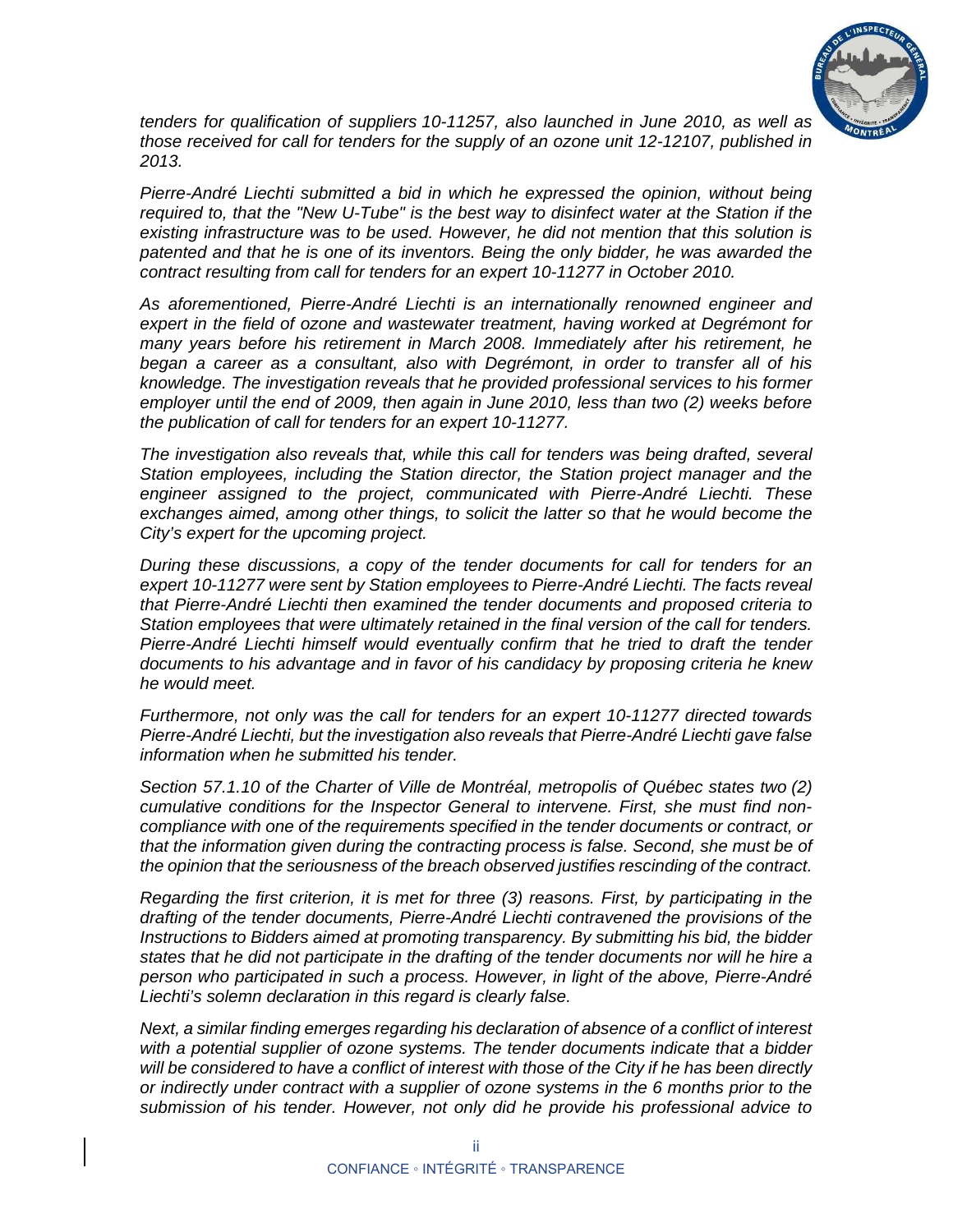

*Degrémont less than two (2) weeks before the publication of the call for tenders for an expert 10-11277, but Pierre-André Liechti was also aware of the situation in which he had placed himself, asking Degrémont to be discreet about the advice he was offering and not to mention his name.* 

*Finally, Pierre-André Liechti contravened his obligation of independence, in particular by examining the submission of Degrémont which, as will be explained below, is based on the patent for the "New U-Tube" of which he is an inventor and in respect of which he demonstrated a favorable bias in his own bid as an expert. In doing so, if Pierre-André Liechti were to render a negative opinion or find a major non-conformity regarding Degrémont's bid, this would amount to disavowing in part the work he himself had accomplished during the pilot-trials and the patent that he had invented a few years earlier.* 

*Regarding the seriousness of these breaches, the Inspector General is of the opinion that it has been established beyond a shadow of a doubt. The essence of a call for tenders for expert services, within the framework of a project as complex as that of ozone disinfection, is to have the certainty that it is possible to rely entirely on the advice of the selected expert. The point here is not to question the validity, or the accuracy of the extremely complex calculations previously carried out by Pierre-André Liechti, but rather to recognize that his actions, revealed by the present investigation, foster a nagging doubt as to the level of confidence that may be placed in him. For these reasons, the Inspector General concludes that the conditions of section 57.1.10 of the Charter of Ville de Montréal, metropolis of Québec are met and that the expert contract 10-11277 must be rescinded.* 

*In addition, the Inspector General strongly denounces the conduct of the Station*  employees assigned to this project. Their actions demonstrate a clear will to favor *Pierre-André Liechti and attest to a gross blindness regarding application of the rules for the award of public contracts for call for tenders for an expert 10-11277.* 

#### *Second Call for Tenders: Call for Tenders for Qualification of Suppliers 10-11257*

*Simultaneously to publication of call for tenders for an expert 10-11277, the City published call for tenders for qualification of suppliers 10-11257. The first step in the process leading to the acquisition of an ozone unit, this call for tenders aimed to qualify the suppliers, who would then be the only ones authorized to submit bids on the call for tenders for the supply of an ozone unit 12-12107. After call for tenders for qualification of suppliers 10-11257, three companies were qualified, including Degrémont.* 

*However, the investigation reveals that Degrémont was advantaged in two (2) distinct ways regarding this call for tenders, that is, by having been the only company to participate in the pilot-trials from 2005 to 2007 and, above all, having participated in the drafting of tender documents for said call for tenders.* 

*First of all, the fact that the Station allowed only Degrémont to carry out the pilot-trials from 2005 to 2007 gave it an advantage when preparing its bid for the call for tenders for qualification of suppliers 10-11257. Whether it is qualified as a "psychological advantage", as does Pierre-André Liechti, or whether we accept Degrémont's point-of-view, put forth in its response to the Notice, that it is simply a "legitimate competitive advantage", the fact is that the pilot-trials carried out from 2005 to 2007 were an opportunity for Degrémont to test a solution in the Station's particular conditions and environment.*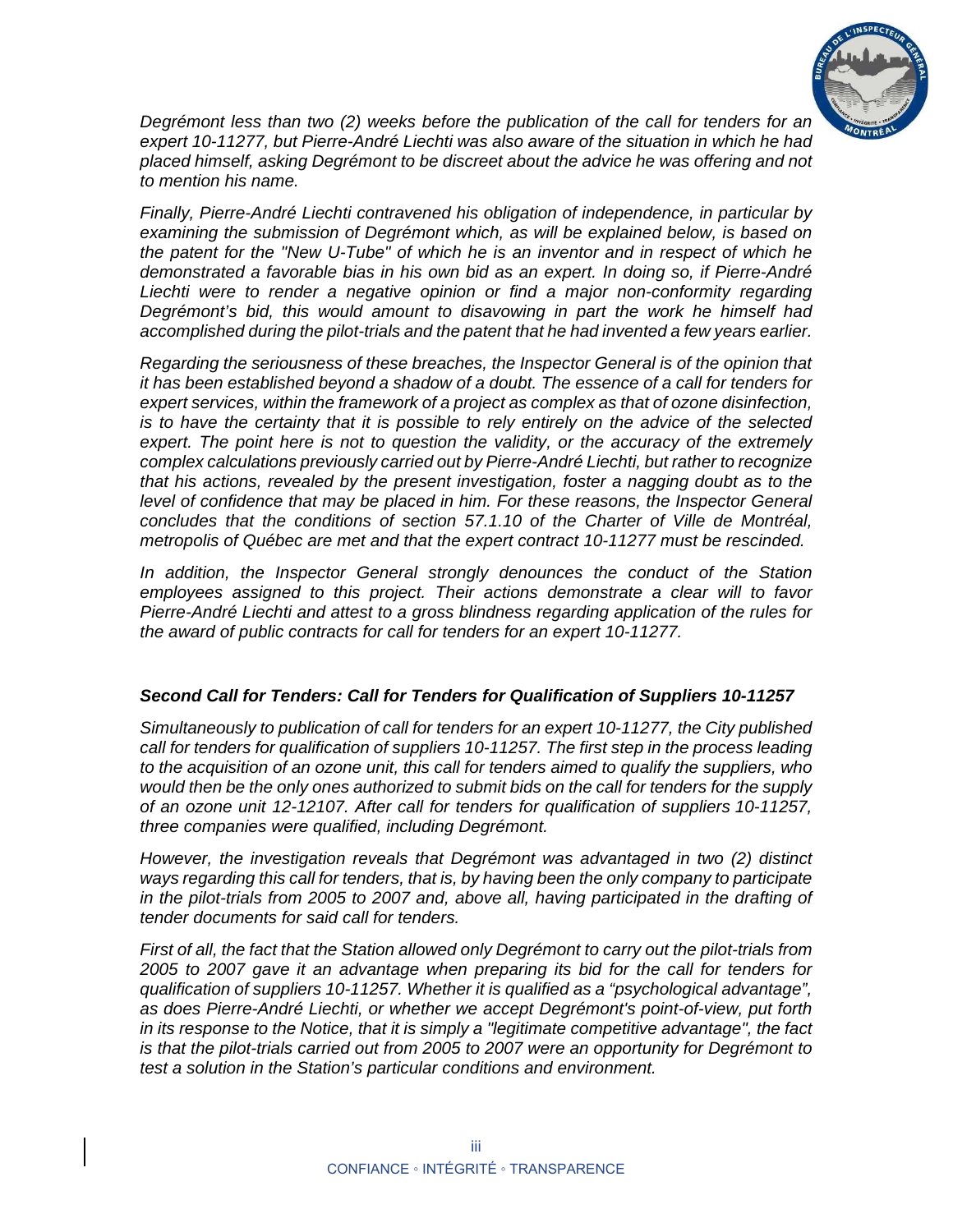

*Yet, the documents for call for tenders for qualification of suppliers 10-11257 attached great importance to knowledge of the Station's particular environment and to proposing a solution adapted to its existing facilities.* 

*Thus, although the situation stems once again from decisions made by Station employees, the fact remains, in the opinion of the Inspector General, that an advantage has been conferred on Degrémont by enabling it to be the only company to carry out the pilot-trials from 2005 to 2007, especially as the decision-making summaries submitted to elected officials indicated that all potential suppliers would have the possibility of validating their own proposed systems proposed, even though this was never the case.* 

*The investigation by the Office of Inspector General also reveals that Degrémont obtained*  a preliminary version of the tender documents for the call for tenders for qualification of *suppliers, and was able to suggest modifications to certain clauses.* 

*As of February 2009, emails obtained during the investigation show that an employee of Degrémont sent to the microbiologist assigned to the Station's project the company's suggestions regarding modifications to be made to the tender documents for call for tenders for qualification of suppliers 10-11257. Some of these exchanges were made via the personal e-mail addresses of Degrémont and Station employees, with the titles of three (3) documents then transmitted all ending with "RevisionDGT.doc". The microbiologist assigned to the Station's project forwarded these documents to his colleagues who incorporated four (4) of the modifications proposed by Degrémont into the qualification specifications. They could ultimately be found in the final version of the tender documents.* 

*At this point, it is important to remember that the call for tenders for qualification of suppliers 10-11257, being only a preliminary step in the process of awarding the contract for the supply of an ozone unit 12-12107, there is, as such, no longer any contractual process in which the Inspector General could intervene under section 57.1.10 of the Charter of Ville de Montréal, metropolis of Québec.* 

*However, this observation cannot justify ignoring the seriousness of the breaches of conduct of the employees assigned to the Station's project. Admittedly, it should be noted that Degrémont did not hesitate to take advantage of the Station's employees' largesse, but it simply cannot be tolerated that they allow a potential bidder to have the opportunity to read and comment on draft versions of the tender documents and even less, agree to modify the documents accordingly.* 

*Being the main architects of the advantages conferred on Degrémont, the fact that the tendering process was not directed towards the latter to the exclusion of any other supplier and allowed the qualification of three (3) bidders in no way excuses the unacceptable carelessness shown by the Station employees towards the integrity of the rules for awarding public contracts.* 

#### *Third Call for Tenders: Call for Tenders for the Supply of an Ozone Unit 12-12107*

*Third, and last call for tenders analyzed in the context of this investigation, the call for tenders for the supply of an ozone unit 12-12107 is the second phase of the qualification process of suppliers carried out by the Station in order to select a supplier of ozone systems. Published on July 22, 2013, it was only open to three (3) companies qualified following the call for tenders for qualification of suppliers 10-11257. Ultimately, there were*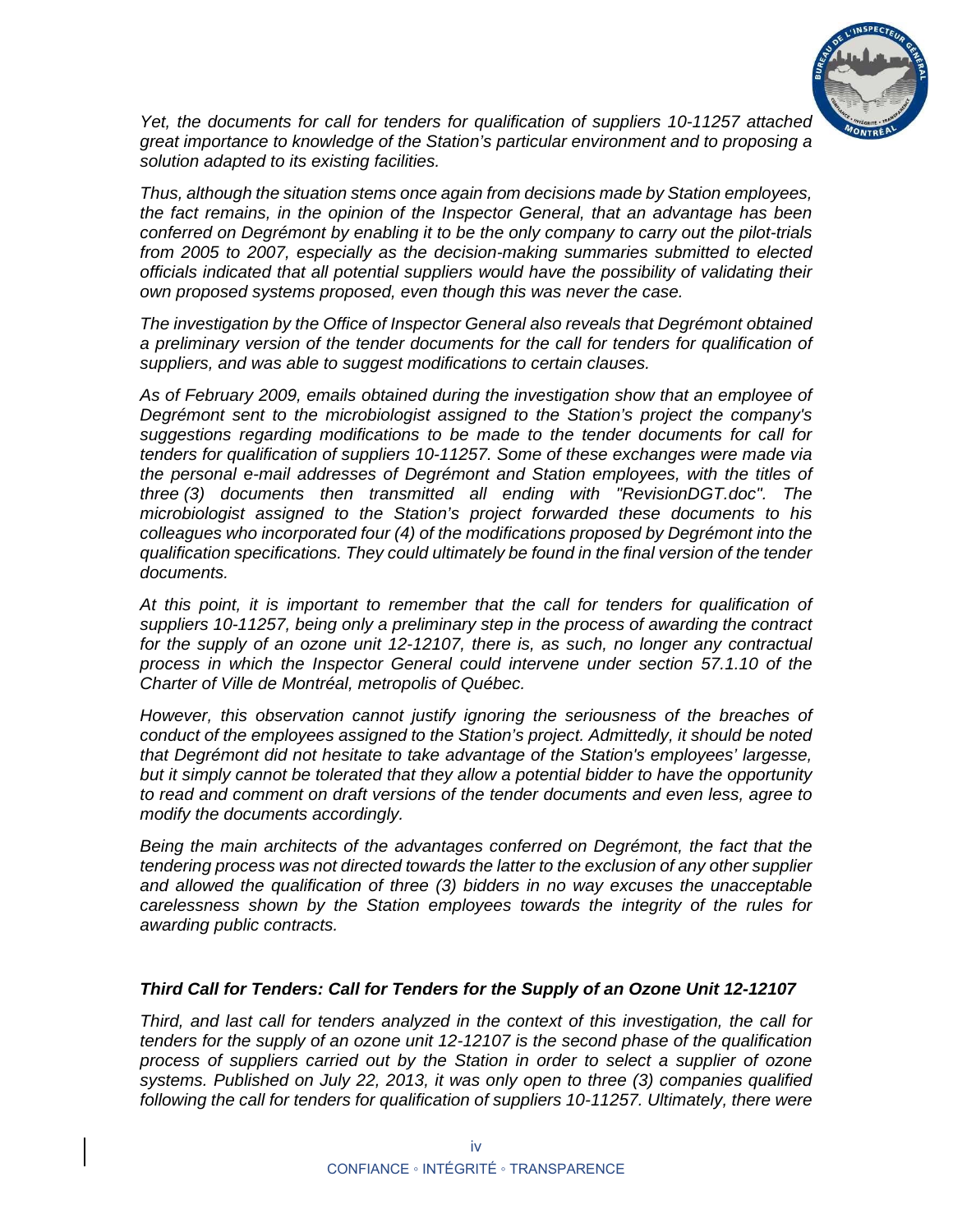

*only two (2) bidders, including the eventual winner, Degrémont. The contract resulting from this call for tenders is still in force today.* 

*At the end of the investigation and of an in-depth analysis of each of the elements which emerged from it, one observation must be made regarding the contract for the supply of an ozone unit 12-12107. The Inspector General's investigation did not allow the identification of a non-compliance, as such, by Degrémont, with one of the specific provisions of these tender documents. This is not to say that the call for tenders for the supply of an ozone unit 12-12107 was not affected by breaches of integrity. However, they were caused by other actors.* 

*On the one hand, it appears from the investigation that Pierre-André Liechti played a preponderant role during the work of the technical committee which served for the evaluation of the bids received on the call for tenders for the supply of an ozone unit 12-12107. The majority of the witnesses met, including Pierre-André Liechti himself, said that the difficulty of the analyzes that had to be carried out, and the latter's specialized expertise in this high-tech field compared to that of the other members meant that it was his analysis which was the determining factor in evaluating the bidders. Consequently, the conformity of the submissions was assessed mainly according to Pierre-André Liechti's analysis, who evaluated a submission which he considered to be based on his own invention, thus raising concerns about the independence of his role as an expertconsultant.* 

*On the other hand, the decision not to comply with requests from other bidders to send them the data and results of the pilot-trials carried out from 2005 to 2007 was made by employees of the Station. From this, stems an appearance of favoritism towards Degrémont, which then had sole access to said data and results.* 

*Admittedly, the facts preceding the award of the contract for the supply of an ozone unit 12-12107, as revealed by the investigation, raise questions likely to have an impact on the bond of trust with Degrémont. But since they do not constitute breaches of the requirements of the tender documents, a direct intervention by the Inspector General through section 57.1.10 of the Charter of Ville de Montréal is not possible.* 

*Nevertheless, the Inspector General remains greatly preoccupied by the portrait emerging from all of the facts revealed and she is of the opinion that this bond of trust, in the absence of certainty as to its solidity, be placed under strict surveillance at the very least. In this sense, the development of the capacity, by the City's own personnel, to verify compliance with the contract's prescriptions is essential. The preservation of the integrity of contractual performance and the sound management of public funds, in particular those invested in the numerous contracts related to the project and awarded to other contractors, are at stake. Taken together, these contracts represent an investment of nearly five hundred million dollars (\$ 500 million) of which more than one hundred and sixty-five million dollars have already been committed (\$ 165 million).* 

*In response to the Notice to an interested party, officials at the City's Water Department transmitted a recovery plan for the entire project, the City having ensured its viability to the Inspector General. The guidelines of the proposed framework include, among others:* 

- *the creation of a new post of project manager;*
- *the establishment of two (2) committees, each consisting of four (4) independent experts who must review all of the project's main technical aspects and advise the City accordingly;*